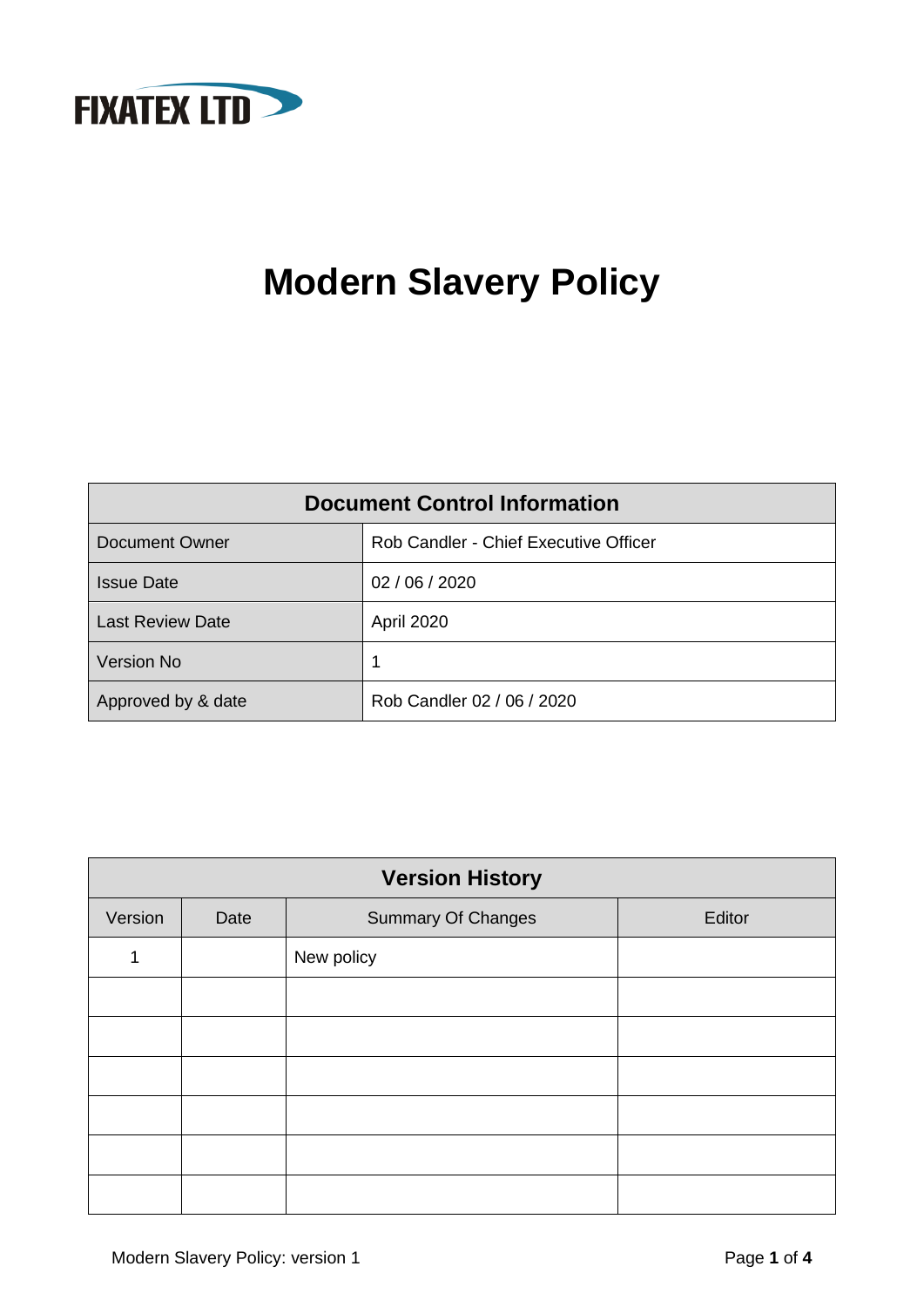# **Contents**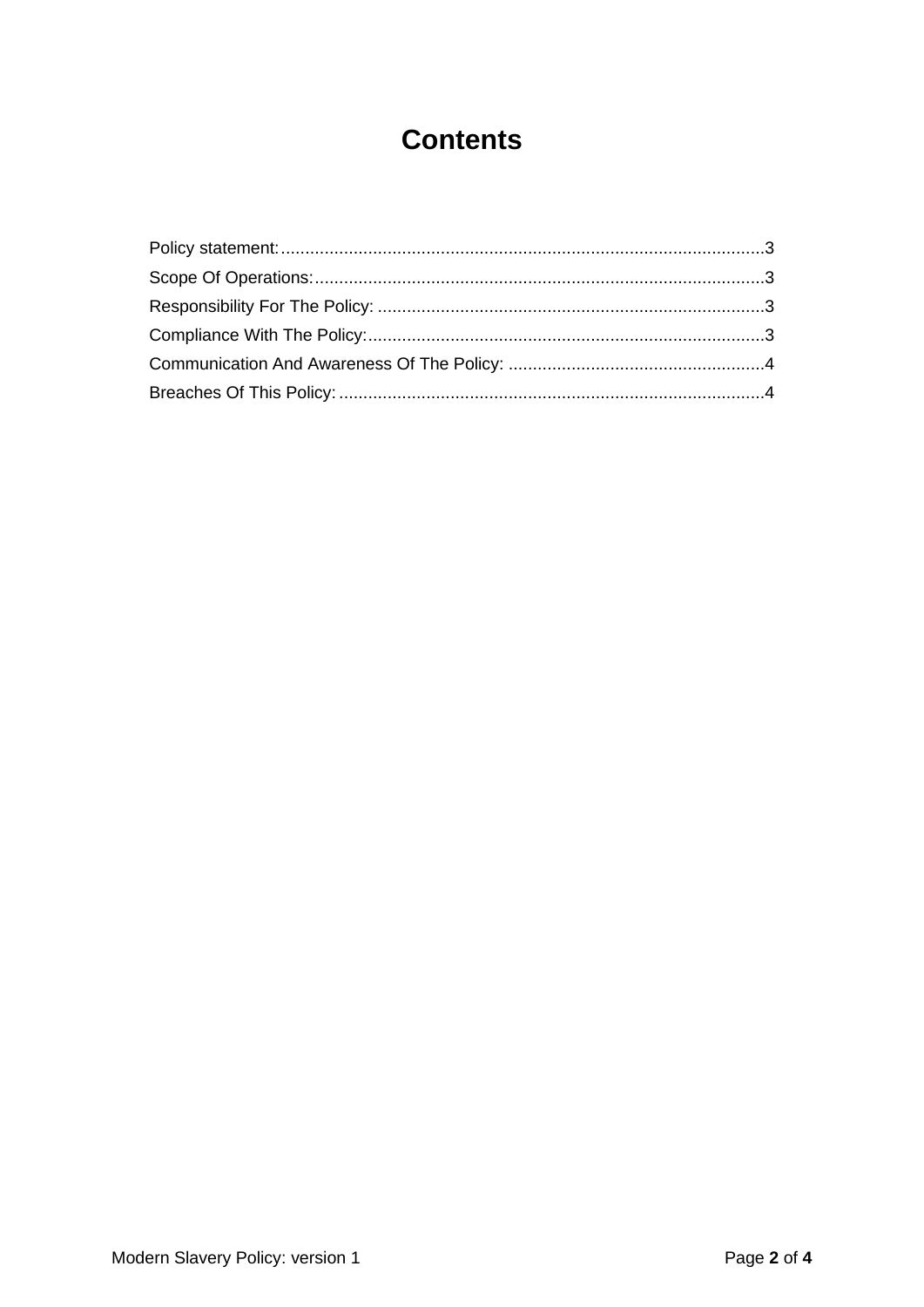# <span id="page-2-0"></span>**Policy statement:**

Modern slavery is a crime and a violation of fundamental human rights. It takes various forms, such as slavery, servitude, forced and compulsory labour and human trafficking, all of which have in common, the deprivation of a person's liberty by another in order to exploit them for personal or commercial gain. We have a zero-tolerance approach to modern slavery and we are committed to acting ethically and with integrity in all our business dealings and relationships and to implement and enforce effective systems and controls to ensure modern slavery is not taking place anywhere in our business or knowingly within our supply or customer chain.

We are also committed to ensuring there is transparency within our business and in our approach to tackling modern slavery throughout our supply chain. We expect the same high standards from all of our contractors, suppliers and other business partners. As part of our contracting processes, we include specific prohibitions against the use of forced, compulsory or trafficked labour, or anyone held in slavery or servitude and we expect that our suppliers will hold their own suppliers to the same high standards.

This policy applies to all persons working for us or on our behalf in any capacity, including employees at all levels, directors, officers, agency workers, seconded workers, volunteers, agents, contractors, external consultants, third-party representatives and business partners.

This policy does not form part of any employee's contract of employment and we may amend it at any time without notice or consultation.

## <span id="page-2-1"></span>**Scope Of Operations:**

Fixatex currently operates only within the United Kingdom and mainly within the South East of England including London regions.

The company will review this document in the event that the scope of works includes national or more importantly, overseas work.

#### <span id="page-2-2"></span>**Responsibility For The Policy:**

The Chief Executive Officer (CEO) has overall responsibility for ensuring this policy complies with our legal and ethical obligations, and that all those under our control comply with it.

The Chief Executive Officer (CEO) has primary and day-to-day responsibility for implementing this policy, monitoring its use and effectiveness, dealing with any queries about it, and auditing internal control systems and procedures to ensure they are effective in countering modern slavery.

Management at all levels are responsible for ensuring those reporting to them understand and comply with this policy and are given any required training.

#### <span id="page-2-3"></span>**Compliance With The Policy:**

Employees must ensure that they read, understand and comply with this policy.

The prevention, detection and reporting of modern slavery in any part of our business or supply chain is the responsibility of all those working for us or under our control. Employees are required to avoid any activity that might lead to, or suggest, a breach of this policy.

Employees must notify their manager OR the Chief Executive Officer (CEO) as soon as possible if they believe or suspect that a conflict with this policy has occurred or may occur in the future.

Employees are encouraged to raise concerns about any issue of suspicion of modern slavery in any parts of our business or the supply chains of any supplier tier at the earliest possible stage.

If employees believe or suspect a breach of this policy has occurred or that it may occur, they must notify their manager or report it in accordance with our Whistleblowing Policy as soon as possible.